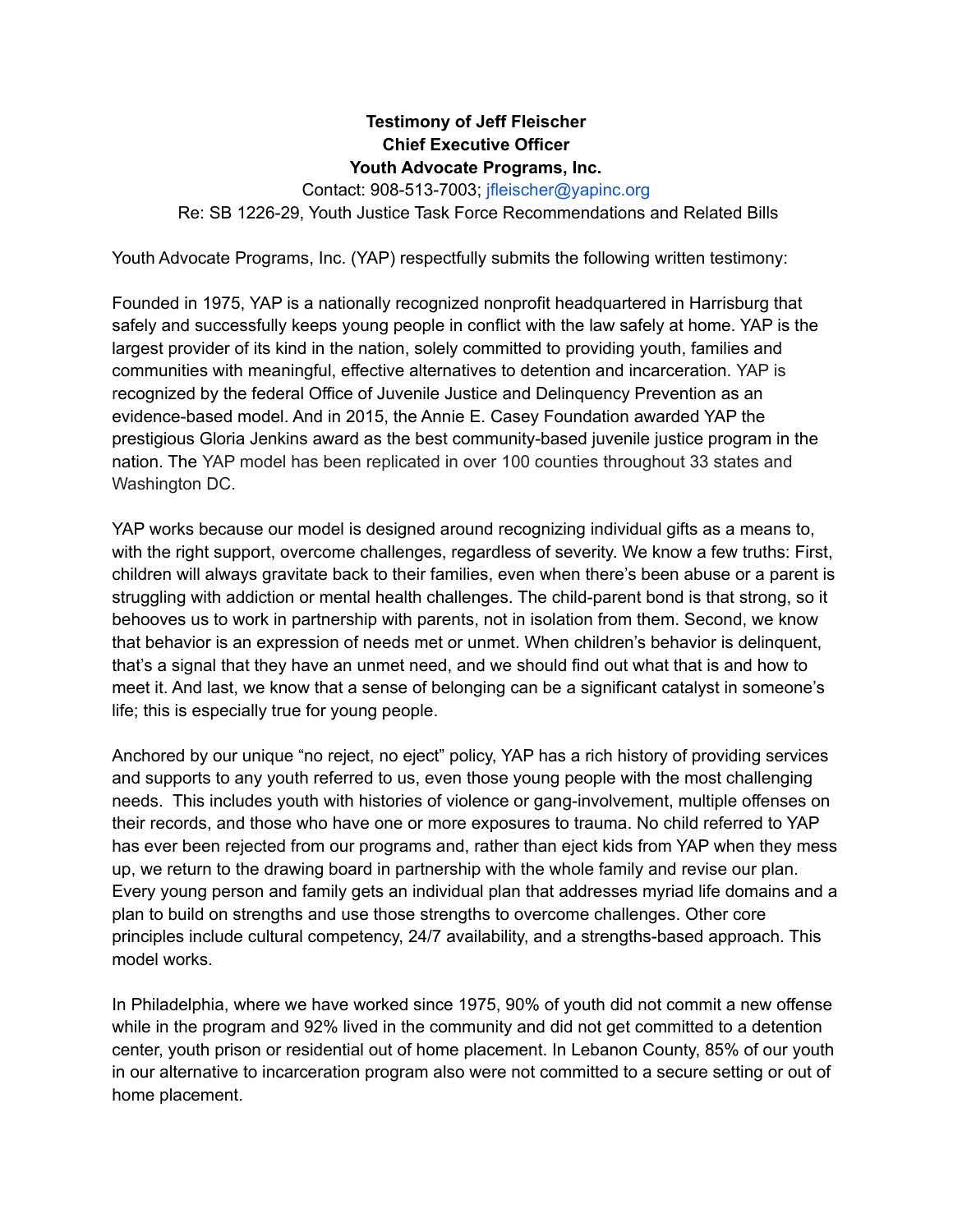The Commonwealth's Task Force recommendations are excellent. The four pieces of legislation before this committee - SB 1226-29 - represent a good start to tackling multiple challenges for young people in Pennsylvania. While we at YAP are concerned with all points of the system for young people, our expertise is not in juvenile defense or legal rights, but solely in how community-based programs can reduce recidivism, achieve positive and equitable outcomes for youth and families and stop cycles of crime.

To stay within the scope of our expertise:

We are strongly recommending that, in line with Senator Argall and Senator Street's recommendations, the State reinvests cost savings into community-based programming as an alternative to placement in secure settings. And due to the inequitable treatment of youth of color these programs should be designed as culturally competent to serve youth and families of all racial and ethnic backgrounds who enter the system.

Pennsylvania cannot have a safe, effective juvenile justice system without transforming and investing in the community, and a continuum of care for all young people, including those whose misdemeanors or failure to pay fees land them in residential placement. Communities also need in-home resources for young people who have more serious offenses and histories of challenging behavior, so we can keep more families together. We must build community infrastructure – and the incentives to use it - to serve these young people without resorting to institutional placement, so the community is the rule and out-of-home-placement is the true exception to the rule, not the other way around.

As the State currently spends \$280 million each year to incarcerate youth, and 59% of youth incarcerated are incarcerated for misdemeanors, we strongly urge legislation that redirects \$100 million to serve youth in comprehensive, evidence-based community programs to be phased in over the next 5 years. This not only is a more effective way of turning young lives around but is cost effective and addresses the racial inequity that has existed for so many years.

SB 1229, and existing statutory language, provides for reimbursing counties for separating children from their families with very little going to family focused, in home, neighborhood-based services.

- 75 to 90% for foster care, group homes, shelters and residential, and also for services to children in their own home.
- 50% for kids committed to public or private institutions
- 80% foster care and residential care

While the bill may divert some kids from detention and youth prison because the reimbursement is only 50%, they will reimburse 75 to 90% for residential, group home, shelters and foster care.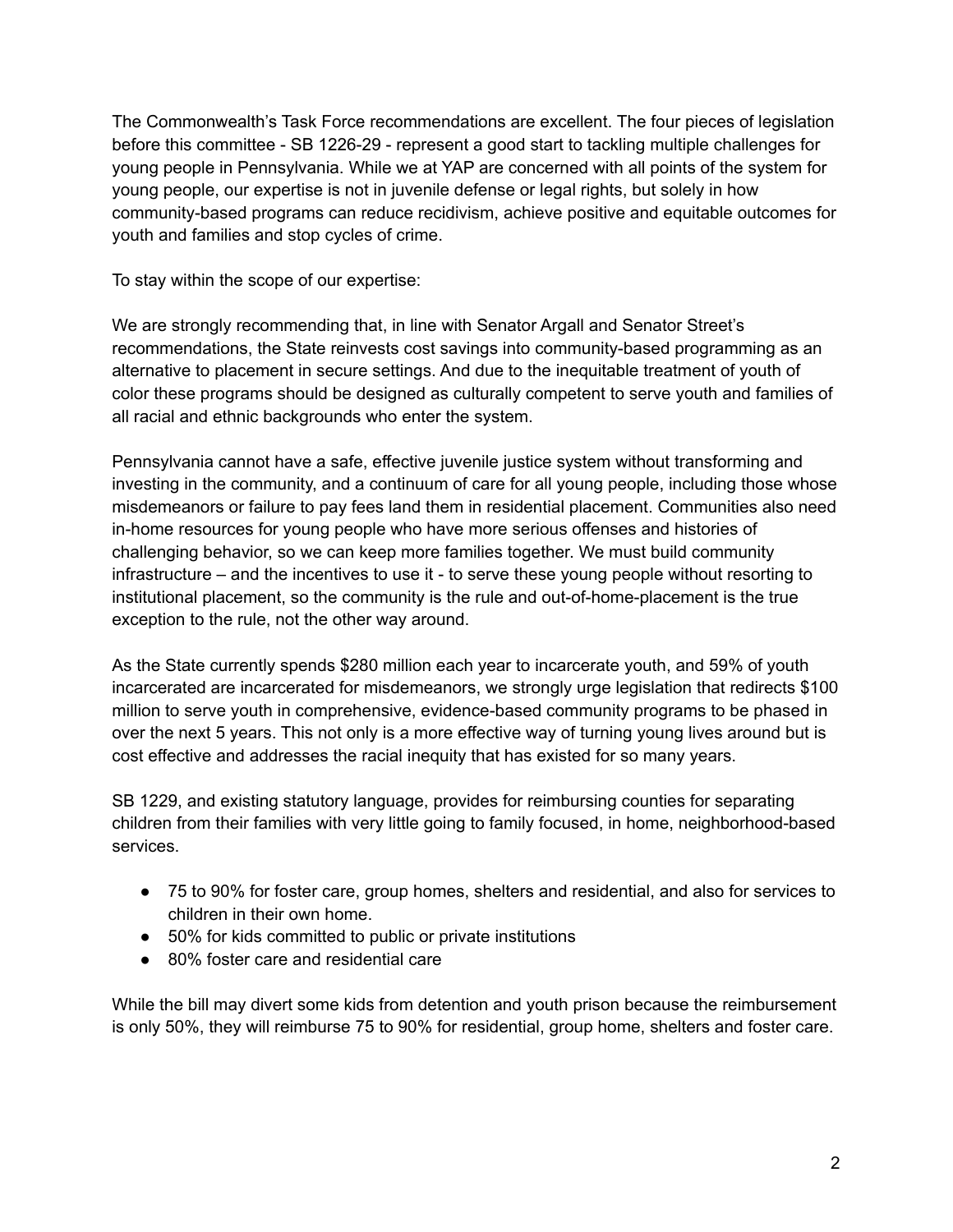Our recommendation is that community-based services be reimbursed at 90%, as an incentive to use programs that focus on the family with individualized service plans and that have a better record of achieving youth well-being and public safety than institutions.

**Pennsylvania is unnecessarily spending millions of dollars a year to remove kids from their homes and place them in institutions**: An October 2018 budget report shows that Pennsylvania spends nearly \$200,000 a year to incarcerate one child (at a per diem rate of \$577 in fiscal year 2017-2018). Imagine what could be done with \$200,000 as a social worker or probation officer for a single child and their family in their own community. The Task Force recommendation noted that "out-of-home placement costs, on average, as much as \$192,720 per youth per year, nearly 50 times the cost per participant of high-quality family therapy." Given that on average, youth in placement will be in six different facilities for a length of stay of 16 months, placing kids out of the home is both economically expensive and costly to each young person and family in other critical ways.

The Task Force research shows that only 20% of Pennsylvania's spending on delinquency services is allocated to services for youth living at home, whereas at least \$280 million was allocated to out-of-home-placement in a *single* year. Could you put that youth on the right track, strengthen the family and neighborhood where they live, and keep the community safe? Absolutely. YAP does just that by spending less than 1/6<sup>th</sup> of what it costs to incarcerate a child in Pennsylvania.

**Pennsylvania is using placements for kids too frequently, and often for those youth who pose no risk to the community**: As the Task Force's research has found, most of the youth in Pennsylvania being sent to out-of-home placements have had no prior adjudicated offenses, and many of them are being sent for misdemeanors (59%), contempt for failing to pay fines, and non-person offenses. Importantly, not only is placement overused for kids who don't need it, diversion programs in Pennsylvania are underutilized, as noted in the recommendations, "*even for young people who score low risk to commit another offense and for those entering the juvenile justice system for the first time on misdemeanors*." The recommendations also note that *a youth may be removed from home for any delinquent act or violation*.

**It is safer for everyone to serve young people in the community vs institutional**

**placement**: Juvenile justice systems that rely too heavily on prison and other out-of-home placements do not work. Young people fare better when provided needed community and family-based supports at home, than they do while incarcerated. Research has shown that diverted youth who receive community-based wraparound services in their homes are less likely to re-offend than those who are incarcerated. When provided the resources they need to succeed in their communities, young people are less likely to reoffend and recidivate and more likely to stay in school. On the contrary, research has shown that many youths who are put in out-of-home placements re-offend within two to three years of release<sup>1</sup>. We should therefore aim

<sup>&</sup>lt;sup>1</sup> Moreover, incarcerated youth often suffer from past traumas. Incarceration has the opposite effect of what is necessary and critical to help youth who suffer from trauma. Consistent relationships, physical and psychological safety, and the ability to assert control over one's life and narrative are critical. Rather than address these traumas,